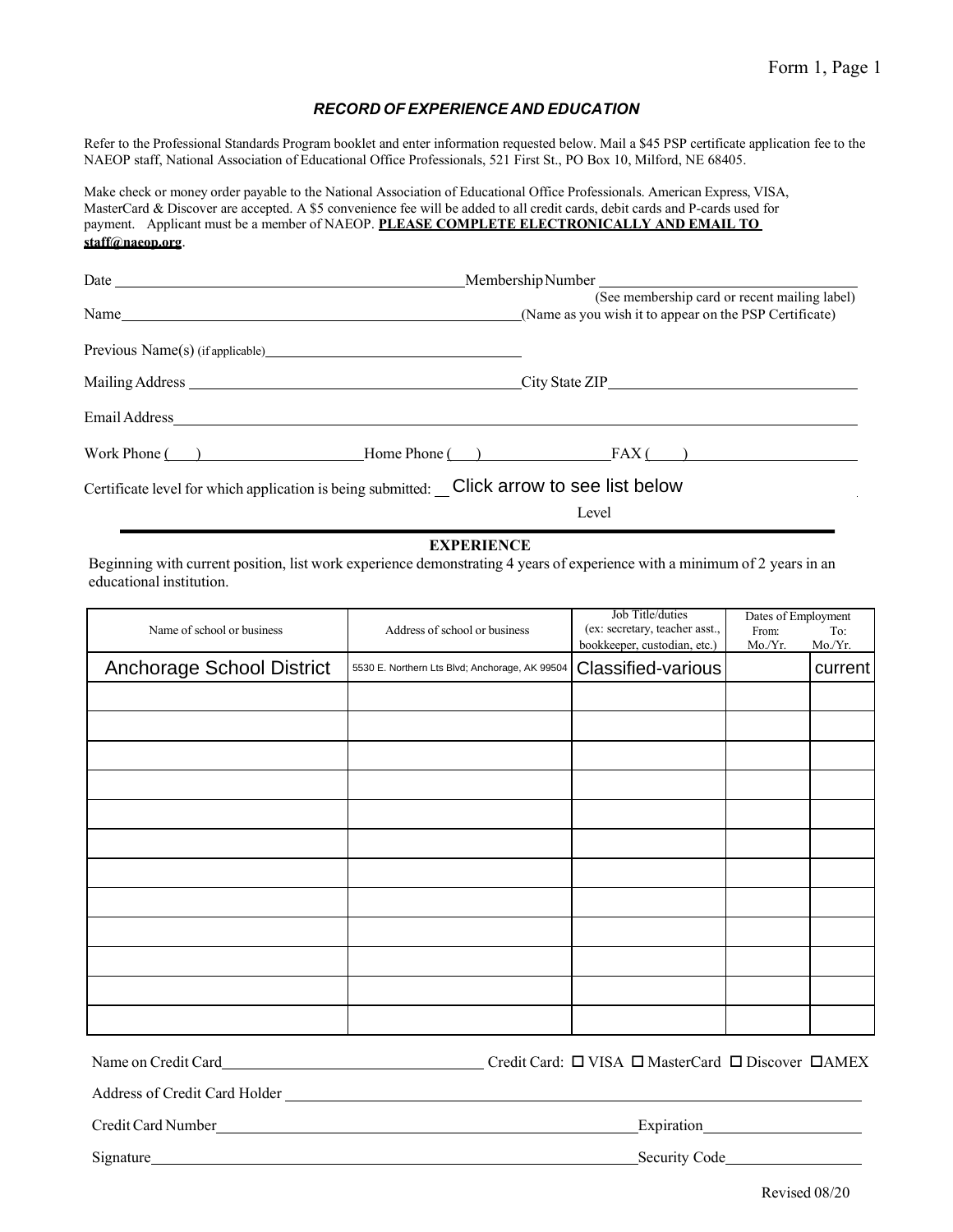### *EDUCATION*

**Section 1.** High school or equivalency required for all certificate levels.

Name of high school fromwhich graduated Date Address

Transcript or copy of diploma verifying high school graduation is (check one):  $\Box$  Enclosed  $\Box$  Being sent from high school

NOTE: If you are submitting postsecondary education credits from an accredited institution of higher education, it is not necessary *to submit a high school transcript.*

**Section 2.** Postsecondary education – Colleges/Universities: To be completed for verification of college credit earned.

| <b>Name of College or University</b> | <b>City and State</b> | <b>Dates Attended</b> |
|--------------------------------------|-----------------------|-----------------------|
|                                      |                       |                       |
|                                      |                       |                       |
|                                      |                       |                       |
|                                      |                       |                       |
|                                      |                       |                       |
|                                      |                       |                       |

Transcripts are (check one):  $\Box$  Enclosed  $\Box$  Being sent from college and/or university

*All documentssubmitted become a part of the applicant'sfile*.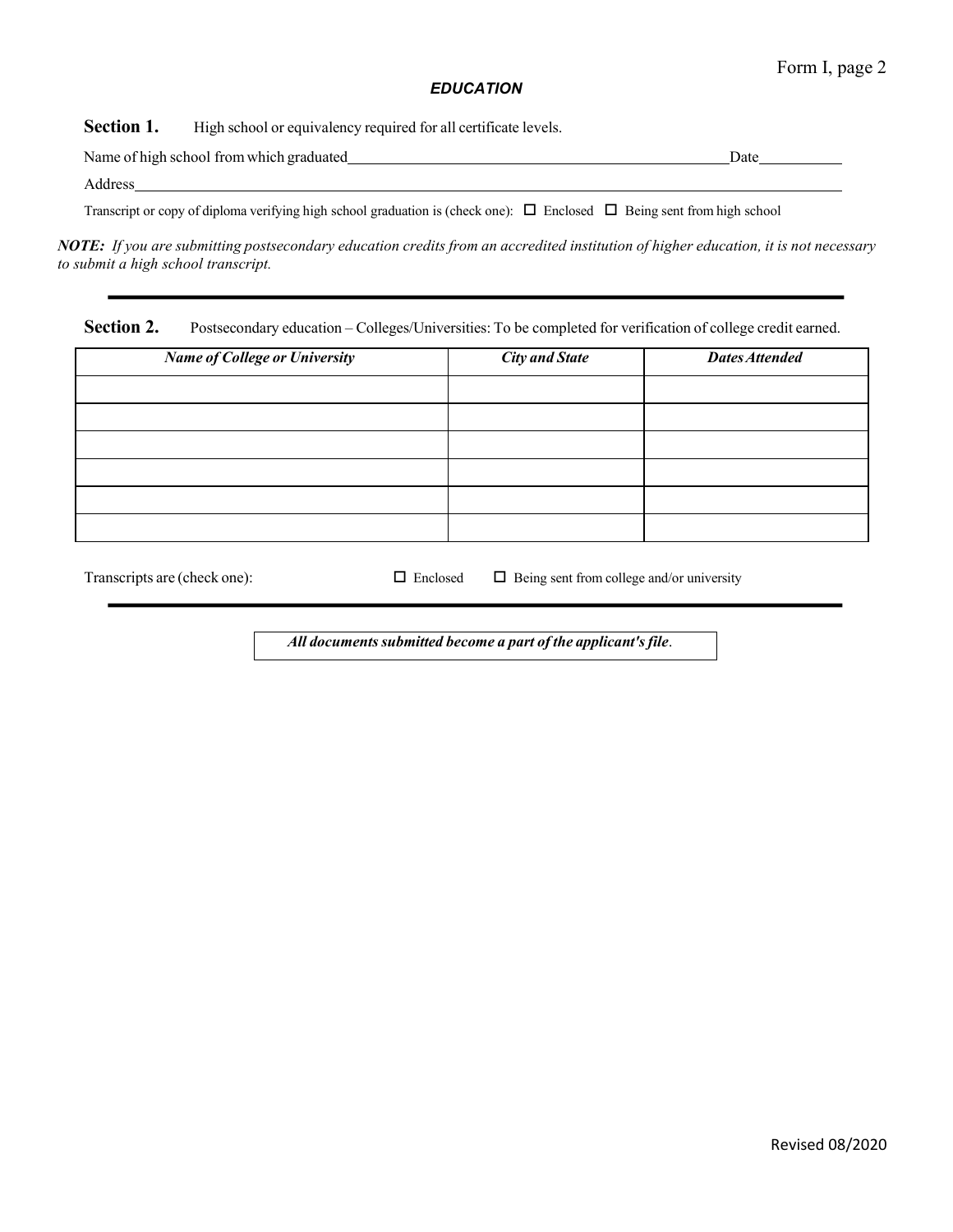#### *PROFESSIONALACTIVITYRECORD* **Inservice/Education Hours**

Reply to: NAEOP Staff

Professional Standards Program Email to[: staff@naeop.org](mailto:staff@naeop.org)

 $Date$ <sub>\_\_\_\_</sub>

Form must be verified by your local, state, national PSP Chairman or NAEOP PSP committee member or local/state president. If you hold one of these offices, it is not permissible to verify your own forms. **PLEASE COMPLETE ELECTRONICALLY AND EMAIL.**

Name of Applicant League and Applicant League and Applicant League and Applicant League and Applicant League and Applicant League and Applicant League and Applicant League and Applicant League and Applicant League and Appl

Address City, State, ZIP

Email Address

#### **NATIONAL, STATE, LOCAL, AND WORK-RELATED PROFESSIONAL ASSOCIATIONS AND EDUCATIONAL INSTITUTIONS**

IMPORTANT: Attach copies of signed certificates of attendance/completion for all workshops/seminars and transcripts for college credits listed below.

| <b>Sponsoring Organization</b>      | <b>Title of Program</b>                       | <b>Date</b>      | <b>Hours</b> | <b>Minutes</b> |
|-------------------------------------|-----------------------------------------------|------------------|--------------|----------------|
| Anchorage School<br><b>District</b> | See attached "My Learning<br>Plan" transcript | 1st date-current |              |                |
|                                     |                                               |                  |              |                |
|                                     |                                               |                  |              |                |
|                                     |                                               |                  |              |                |

Total Hours

I certify the above statements to be correct according to my knowledge.

I verify the above statements to be correct according to documents attached to this form.

Signature of Applicant Signature of PSP Chairman or President (of your local or state NAEOP affiliated association) or NAEOP PSP Committee member (signee must be a current NAEOP member and hold a current PSP Certificate). Circle appropriate one.

|  |  |  | 6940 Burlwood Drive, Anchorage, AK 99507 |  |  |
|--|--|--|------------------------------------------|--|--|
|--|--|--|------------------------------------------|--|--|

Mailing Address

#### TOTEM Assn of Employee Support Personnel

Name of Association

Date

If you need additional writing space, please use duplicate copy of this form.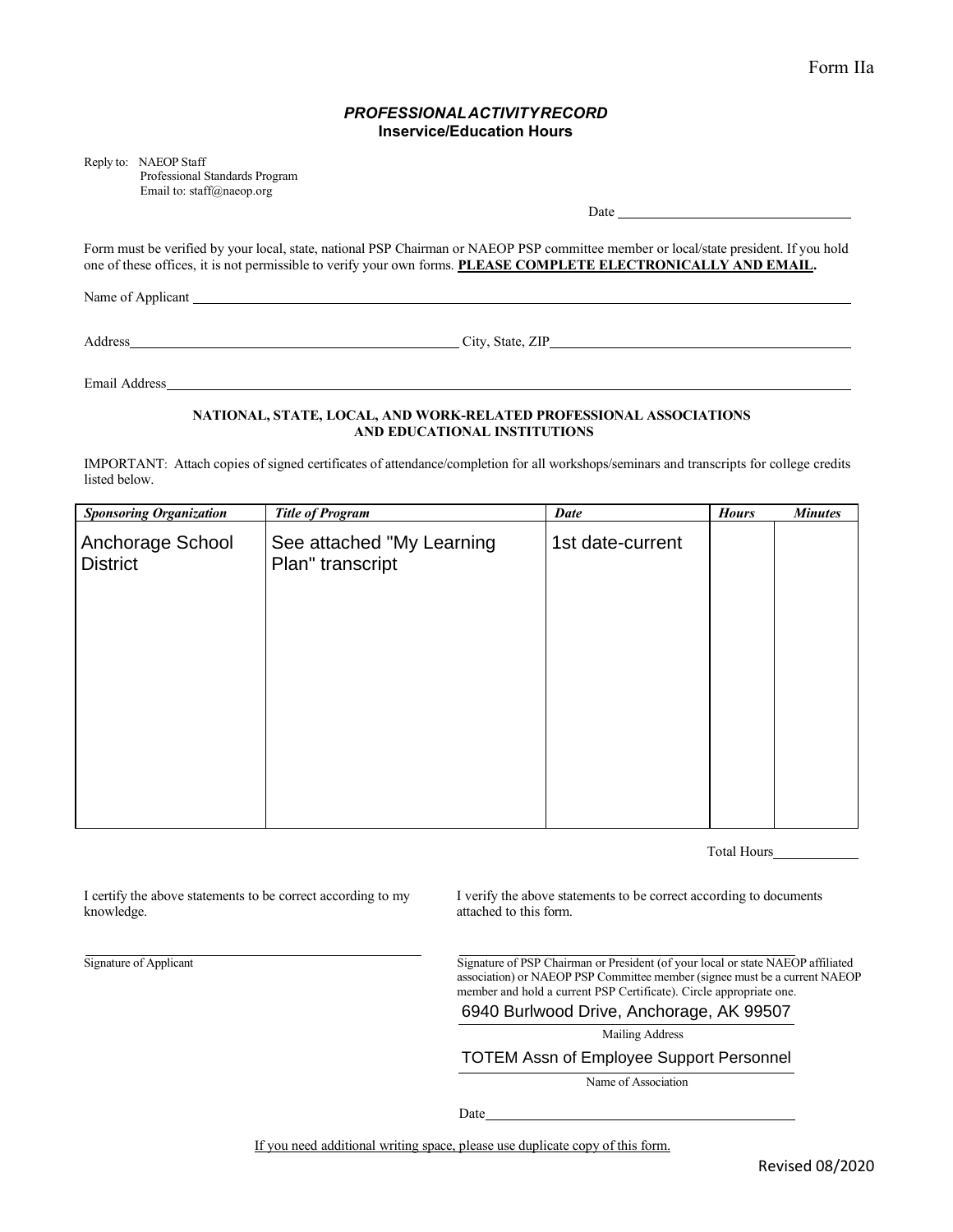#### *PROFESSIONALACTIVITYRECORD of National, State, and Local Association Responsibility*

| Reply to:        | <b>NAEOP</b> Staff   |                                                                                                                                                                                                                                                      |
|------------------|----------------------|------------------------------------------------------------------------------------------------------------------------------------------------------------------------------------------------------------------------------------------------------|
| <b>EMAIL</b> to: | staff@naeopboard.org |                                                                                                                                                                                                                                                      |
|                  |                      | Date                                                                                                                                                                                                                                                 |
| EMAIL.           |                      | Form must be verified by your local, state, or national PSP Chairman or local/state president or NAEOP PSP Committee member. If you<br>hold one of these offices, it is not permissible to verify your own forms. PLEASE COMPLETE ELECTRONICALLY AND |
|                  |                      |                                                                                                                                                                                                                                                      |

Name of Applicant League and Section 2014.

Address City, State, ZIP+4

Email Address

IMPORTANT: List local, area, county, state, and /or national associations for educational office professionals and other educationrelated association memberships and participation. Spell out all acronyms other than AEOP and PTA**. A minimum of 5 points must be earned from local, state, or national associations for educational professionals.** Attach copies of membership cards or signed documentation verifying membership and participation.

|                                           |                                         |                  | <b>PARTICIPATION</b>                                                          |        |                                                                                                                                        |        |
|-------------------------------------------|-----------------------------------------|------------------|-------------------------------------------------------------------------------|--------|----------------------------------------------------------------------------------------------------------------------------------------|--------|
| <b>Association/Organization</b>           | <b>Membership</b><br>One point per year |                  | <b>Elected Officer or Committee</b><br><b>Chairman</b><br>Two points per year |        | <b>Workshop or Seminar Leader or</b><br>Keynote Speaker-One point per<br>presentation<br><b>Committee Member</b><br>One point per year |        |
|                                           | Year(s)<br>i.e. 1994-95                 | Points<br>i.e. 1 | Activity & Year                                                               | Points | Activity & Year                                                                                                                        | Points |
| <b>NAEOP</b>                              |                                         |                  |                                                                               |        |                                                                                                                                        |        |
| <b>TOTEM</b>                              |                                         |                  |                                                                               |        |                                                                                                                                        |        |
| <b>AK Public Employees</b><br>Association |                                         |                  |                                                                               |        |                                                                                                                                        |        |
| American Federation of<br><b>Teachers</b> |                                         |                  |                                                                               |        |                                                                                                                                        |        |

Total Points

knowledge.  $\blacksquare$ 

I certify the above statements to be correct according to my I verify the above statements to be correct according to documents

Signature of Applicant Signature of PSP Chairman or President (of your local or state NAEOP Affiliated Association) or NAEOP PSP Committee member (signee must be a current NAEOP members and hold a current PSP certificate). Circle appropriate one.

## 6940 Burlwood Drive, Anchorage, AK 99507

Mailing Address

# TOTEM Assn of Employee Support Personnel

Name of Association